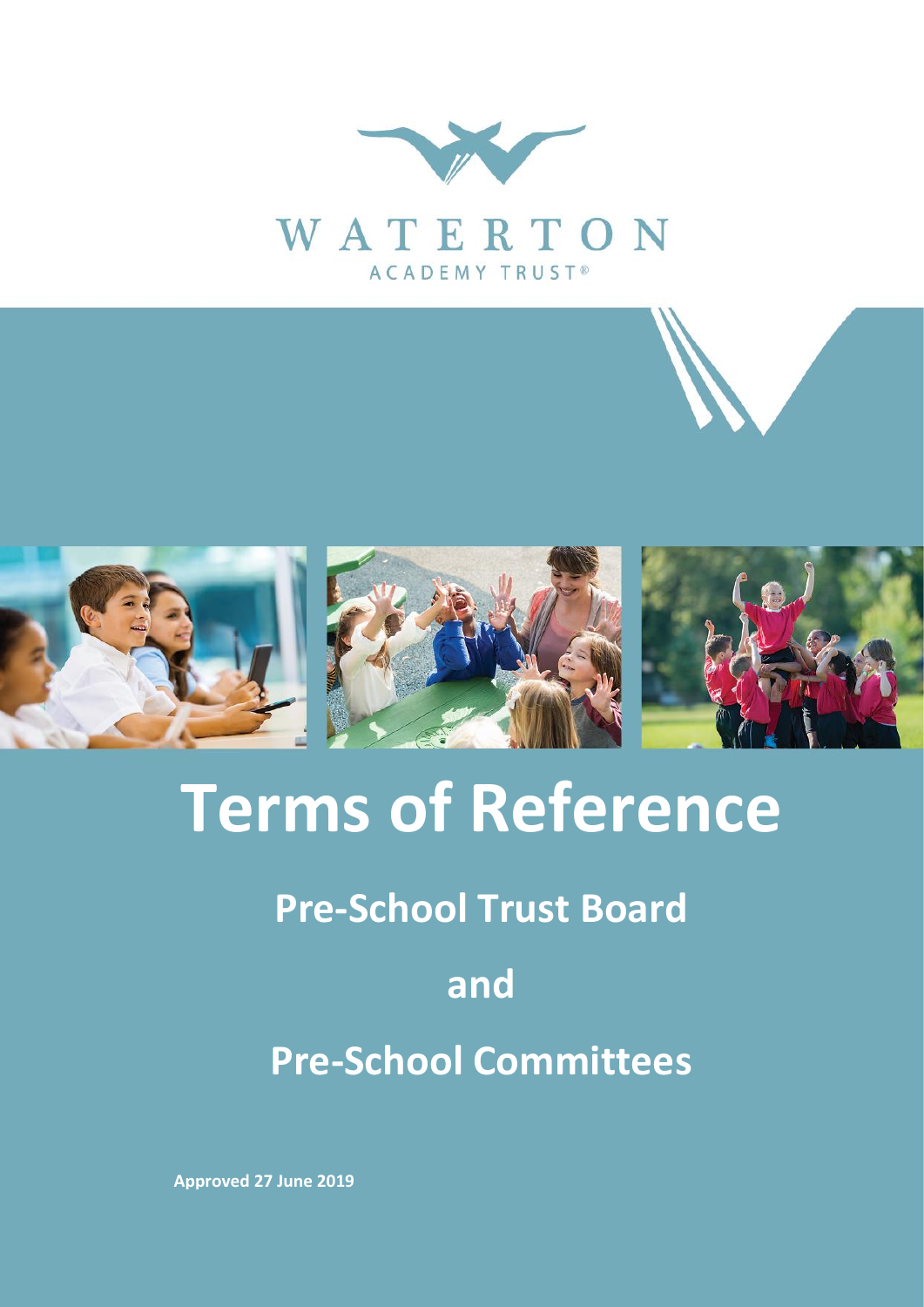## **The Pre-School Trust Board (PSTB)**

The Pre-School Trust Board will be appointed by the Member (Waterton Academy Trust). As per the Articles of Association for Waterton Pre Schools, the Trust Board shall consist of not less than 5 Trustees (but shall not be subject to a maximum number). There shall be Member-Appointed Trustees and Independent Trustees, as follows;

- At least 3 Trustees of Waterton Academy Trust (Member-Appointed Trustees)
- At least 2 other individuals (who must not be Trustees of Waterton Academy Trust) will be appointed by the Member-Appointed Trustees.

Trustees shall not be entitled to act as a Trustee of the PSTB until they have signed a declaration.

Total number of Trustees of the PSTB who are also Trustees of Waterton Academy Trust should be the majority of the Board.

Trustees will be appointed for a maximum of four years; this term is renewable, subject to continued eligibility to take up the position.

The Trustees must have the appropriate skills and expertise to effectively scrutinise, challenge and support the Pre-Schools. It is important that the Trust Board is made up of members who specifically have finance and educational standards expertise.

#### **Quorum**

• This must be 2 Trustees or one-third of the Trustees (whichever is greater).

#### **Meetings**

- Unless otherwise resolved, the Trustees shall meet at least twice per year.
- Meetings will not be open to the public, but minutes shall be made available. Information relating to a named person or any other matter that the committee considers confidential will not be made available for inspection.
- The Chair will be elected from the Member-Appointed Trustees for a period determined by the PSTB.
- In the absence of the Chair, the PSTB shall choose an acting Chair for that meeting from among the Member-Appointed Trustees.
- In the absence of the Clerk the PSTB shall choose a Clerk for that meeting from among their number (someone who is not the Chair or CEO).
- The draft minutes of each meeting will be circulated with the agenda for the next ordinary meeting of the PSTB.
- Any decisions taken must be determined by a majority of the votes cast by those Trustees present and voting.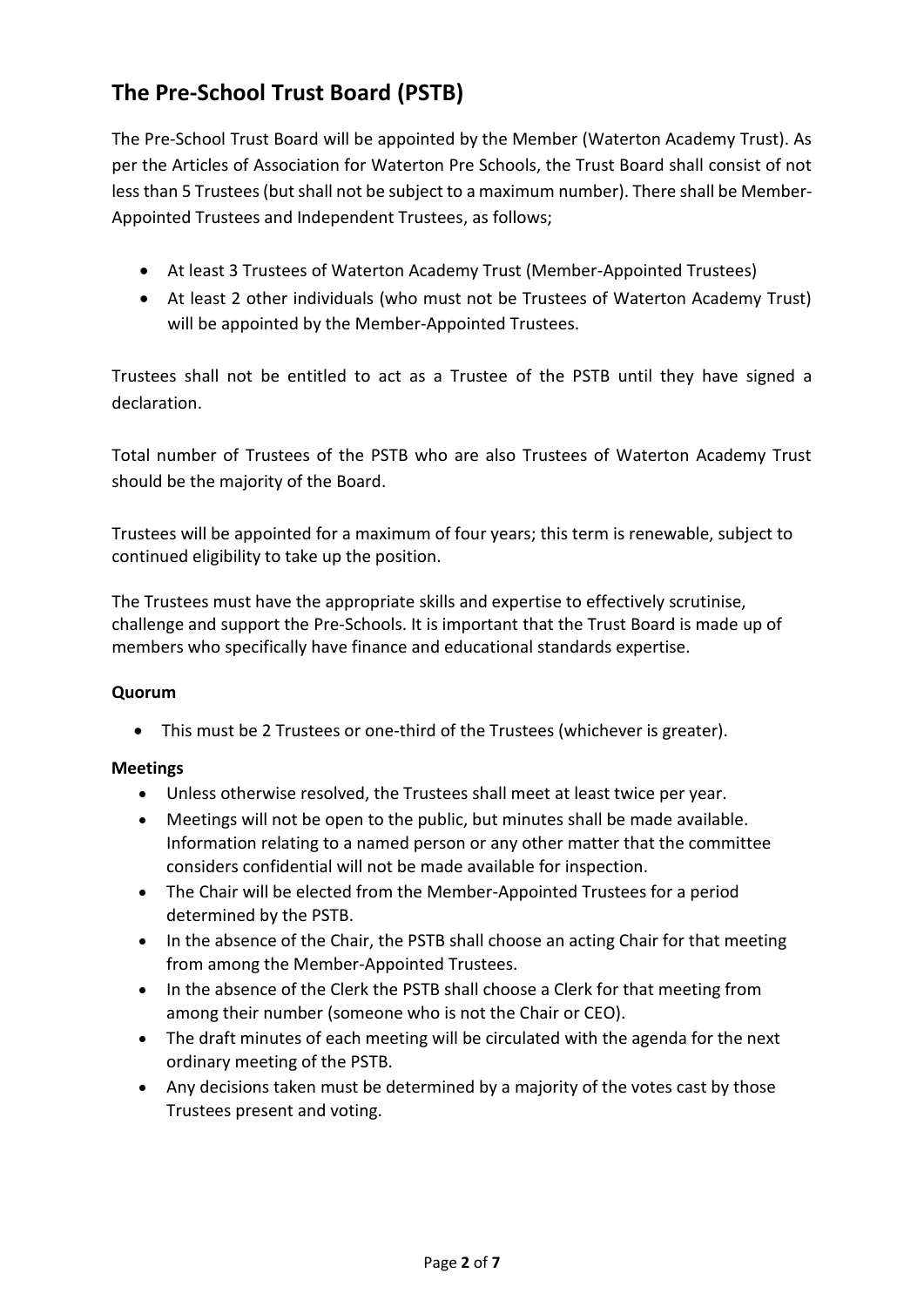## **Specific work of the Pre-School Trust Board**

(Refer to the Articles of Association section on 'Powers')

#### **General Terms**

- The PSTB's functions will be both advisory; setting strategic and business direction, and supervisory; scrutinising performance, ensuring strong corporate governance and challenging the Pre-Schools on delivery. It will set the standards, both in words and deeds, for how the Pre-Schools will do its work and the culture it promotes.
- Consider safeguarding and equalities implications.

To fulfil these responsibilities, the PSTB will:

#### **Strategic Clarity**

- Set the vision and strategic direction on how the Pre-Schools will deliver against both DfE and Trust priorities, and ensure activities contribute towards delivery;
- Provide overall priorities for operational activity;
- Determine and promote the overall culture, ethics and values of the Pre-Schools;
- Ensure that the Pre-Schools have the capability to deliver its strategic objectives and are able to meet current and future needs;
- Ensure key messaging is communicated to all Trust stakeholders and relevant partners as appropriate;
- Communicate the work of the PSTB to the public, the PSTBs partners and the media;
- Assure, approve and own the PSTB Strategic Development Plan;

#### **Stakeholder voices**

• Have regard to the voices of their various stakeholders and to put in place arrangements to receive feedback and to respond appropriately. This shall include the following, as they are involved in other elements/tiers of Trust governance and more broadly:

a) Pupils

b) Parents

c) Staff

#### **Commercial Sense**

- Establish and oversee sound corporate governance for the PSTB;
- Ensure sound financial management, approve the distribution of responsibilities and scrutinise the allocation of financial and human resources within the Pre-Schools in line with its functions and priorities;
- Set the PSTB risk appetite, and ensure controls are put in place to manage risk and ensure value for money;
- Assure the relationship with the DfE / ESFA in relation to reporting, budgeting and funding matters;

#### **Talent Management**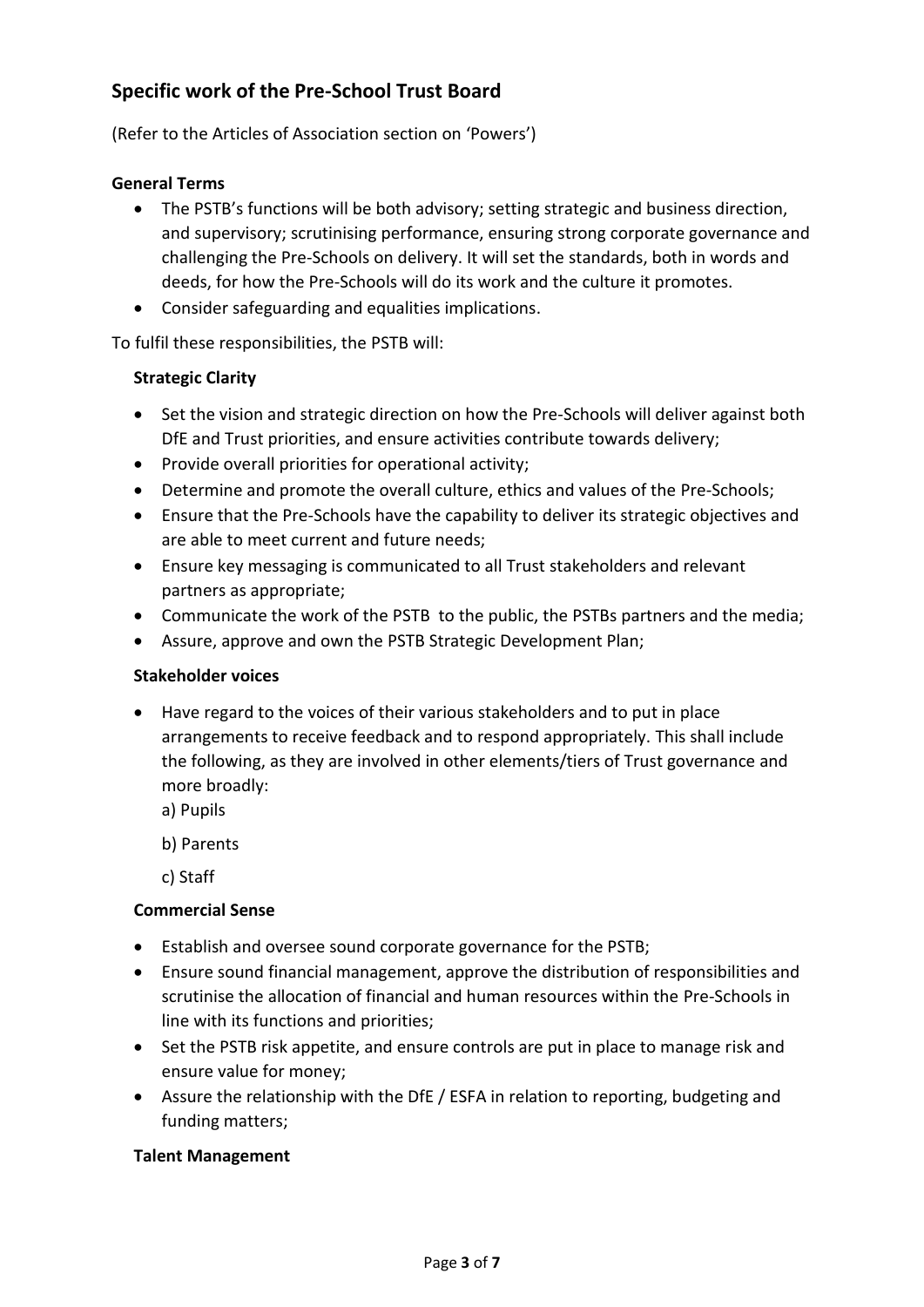- Ensure the Pre-Schools has the people to deliver current and future needs through appropriate talent management and succession planning;
- Monitor the impact and implementation of Trust-wide strategy and policy in all matters relating to the recruitment, reward, retention, motivation and development of the Pre-School staff;

#### **Performance Monitoring**

- Monitor and steer the performance of the Pre-Schools and agree any remedial actions required, ensuring clear, consistent, comparable performance information is used to drive improvements;
- Assure, approve and own the Pre-Schools Annual Report and Accounts.

#### **Engagement**

- To monitor the Pre-Schools publicity, public presentation and relationships with the wider community;
- To identify and celebrate pupil achievements;
- To ensure all statutory requirements for reporting and publishing information are met and any website content is fully compliant and presented in an accessible way.

#### **Expectations of Trustees**

All Trustees are required to:

- Follow the Seven Principles of Public Life set out by the Committee on Standards in Public Life (referred to as "the Nolan Principles);
- Comply with the Articles of Association, these terms of reference, the scheme of delegation to the Executive Team, the conflicts of interest policy, the Code of Conduct, and any other governance policies and procedures in place for the purpose of effective and compliant governance of the Trust;
- Ensure they understand their duties, rights and responsibilities, and that they are familiar with the function and role of the PSTB.
- Not misuse information gained in the course of their Trusteeship for personal gain, nor seek to use the opportunity of service to promote their private interests or those of connected persons, firms, businesses or other organisations.
- Participate actively in the induction process and any relevant training and development.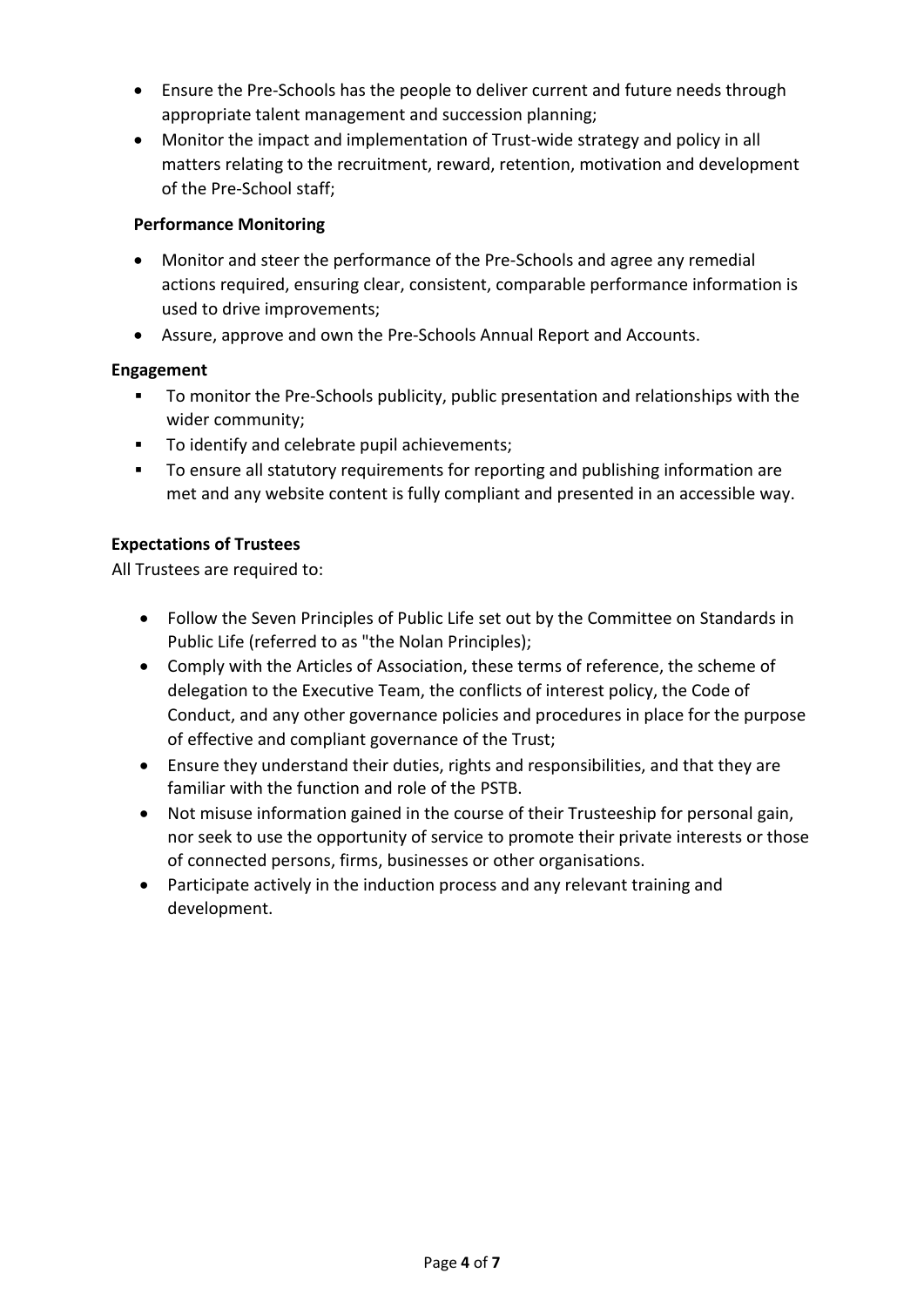# **Pre-School Committees (PSC)**

All expressions of interest will be assessed by the Pre-School Trust Board, and all appointments to the Pre-School Committee will be made by the Trustees.

Membership will consist of;

- 1 x Pre-School staff representatives
- 1 x Partner School representative
- 2 x Parent representatives
- 1 x Community representative

Members of the Committee, apart from Parent representatives, will be appointed for a maximum of four years; this term is renewable, subject to continued eligibility to take up the position.

Parent representatives will be appointed for two years, and may remain on the Committee, should they so wish, for the whole two year period should their child leave the pre-school within that period.

#### **General Terms**

- To act on matters delegated by the Pre-School Trust Board. (PSTB)
- To consider safeguarding and equalities implications when undertaking all committee functions.
- To promote engagement with stakeholders, partners and the community.
- The Trustees of the Pre-School Trust, and the Waterton Academy Trust Board reserve the right to withdraw delegated powers from the PSC and/or reorganise it at any time.

#### **Quorum**

• This must be not less than three members of the committee.

#### **Meetings**

- The PSC shall meet for a minimum of 3 times per year.
- PSC meetings will not be open to the public but minutes shall be made available. Information relating to a named person or any other matter that the committee considers confidential will not be made available for inspection.
- **•** The Chair shall be elected and appointed by the Committee, but cannot be a member of the Pre-School staff.
- The Chair shall be appointed for a period of up to 4 years.
- **.** In the absence of the chair the PSC shall choose an acting chair for that meeting from among their number.
- Minutes will be taken by a Trust approved clerk.
- The draft minutes/ actions of each meeting will be circulated with the agenda for the next meeting of the Committee.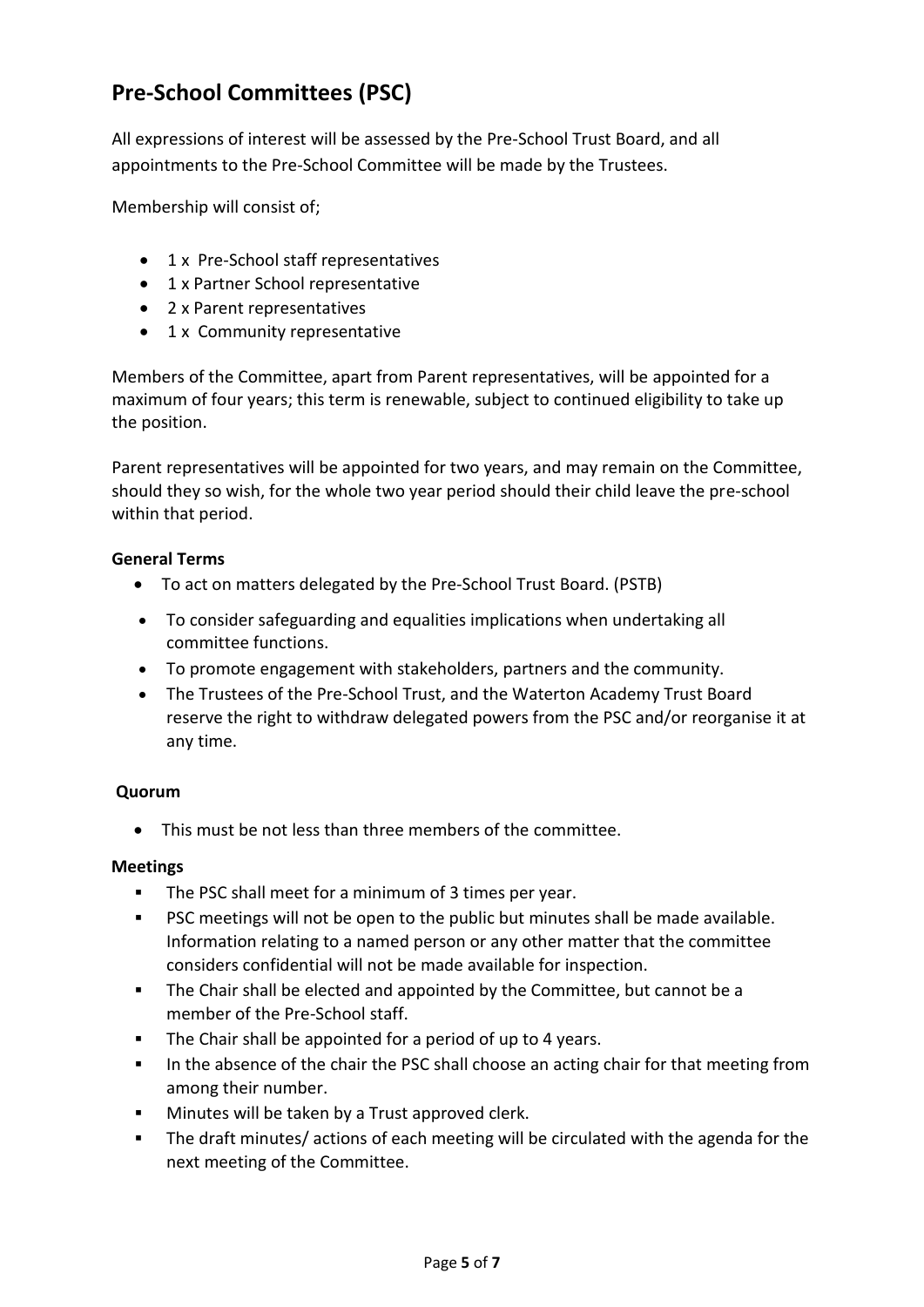▪ Any decisions taken must be determined by a majority of votes of committee members present and voting.

## **Specific work of the Pre-School Committee**

General Terms

- responsible for all pupil matters and pupil achievement, including the application of curriculum and behaviour policies, and other output measures
- responsible for the financial performance and the efficient management of the Pre School

#### Curriculum Planning and Delivery

- To review, monitor and evaluate the curriculum offer.
- To recommend for approval to the PSTB the:
	- Risk Banding Document
	- Pre School Improvement Plan
- To develop and review policies identified within the Pre-School's policy review programme and in accordance with its delegated powers
- To ensure that the requirements of children with special needs are met, as laid out in the Code of Practice
- To monitor and evaluate the effectiveness of leadership
- To monitor and evaluate the impact of quality of overall provision
- To monitor and evaluate rates of progress and standards of achievement by pupils, including any underachieving groups
- To monitor and evaluate the impact of continuing professional development on improving staff performance
- To set priorities for improvement, and monitor and evaluate the impact of improvement plans which relate to the committee's area of operation.
- To monitor and evaluate provision for all groups of vulnerable children (e.g. looked after children) and ensure all their needs have been identified and addressed, and to evaluate their progress and achievement.
- To consider recommendations from external reviews of the Pre-school, agree actions as a result of reviews and evaluate regularly the implementation of the plan.
- To ensure that all children have equal opportunities.
- To advise the resources committee on the relative funding priorities necessary to deliver the curriculum.

#### **Engagement**

- To monitor the Pre-School's publicity, public presentation and relationships with the wider community.
- To identify and celebrate pupil achievements
- To oversee arrangements for educational visits or experiences, including the appointment of a named co-ordinator.